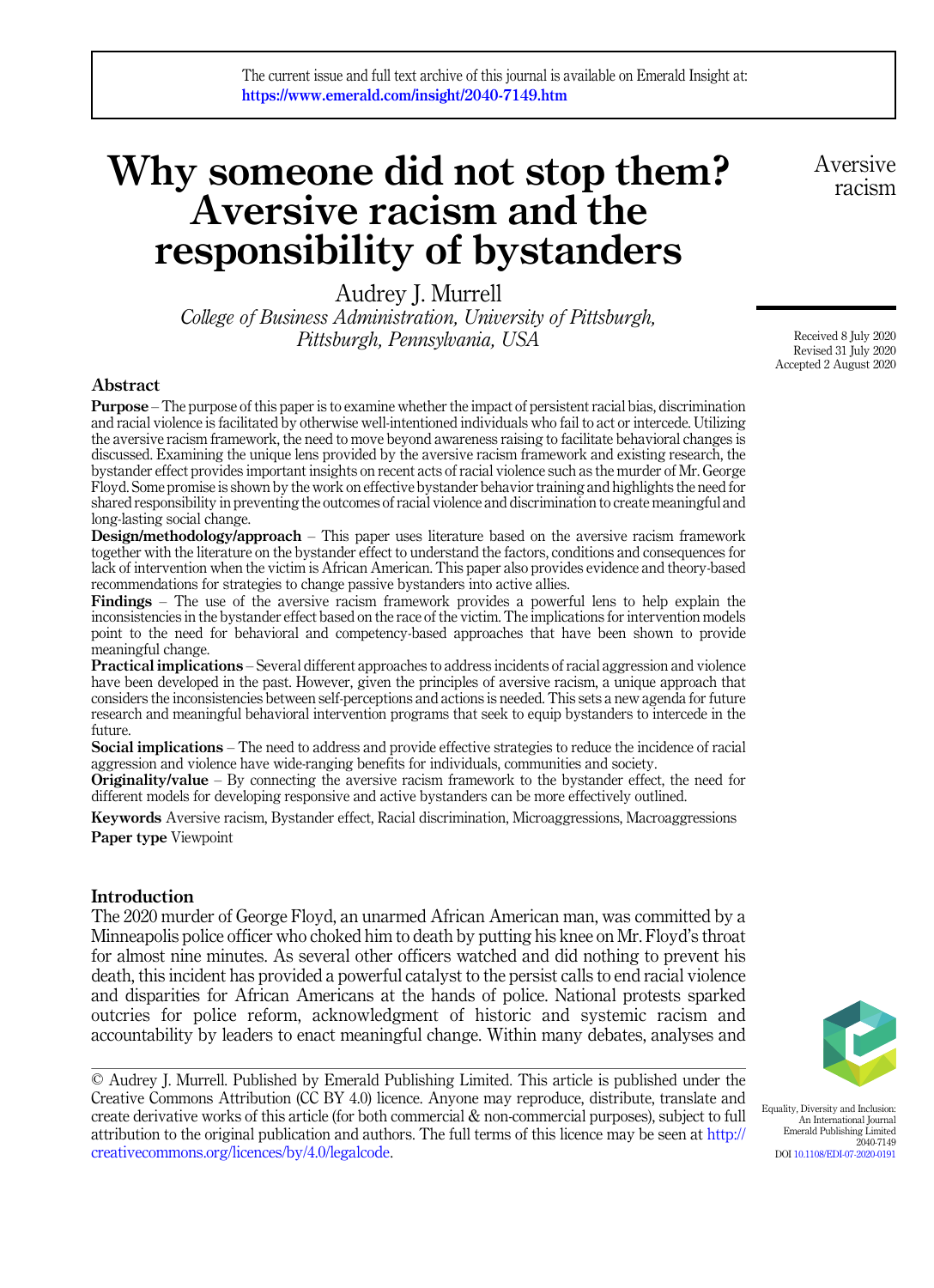reviews of Mr. Floyd's murder, one question was repeated echoed, "Why didn't the other officers or onlookers stop Mr. Floyd from being murdered"? Some also asked why others stood by looking at the incident, but as Mr. Floyd struggled to breathe, made no other attempts to intercede during this violent situation.

These questions have been asked in many other situations of violence where bystanders were present but did not act or intercede. While cries for justice and indictments for the other officers involved have now taken place, the persistence of two critical questions deserved closer examination. In any critical situation of racial violence, aggression or discrimination, what factors determine or impact the likelihood that help will or will not be provided to a victim? How can we influence behavioral responses of bystanders and equip them to provide proactive intervention in situations of racial bias, discrimination and aggression to prevent dangerous escalation from taking place? While racism exists as a multidimensional and multilevel construct, the focus here is at the individual decision-making and interpersonal levels of analysis as we examine the bystander effect. This is not to negate the importance of institutional or systemic racism, but to focus the current discussion on target–offender– bystander dynamics. This paper uses the aversive racism framework to understand the perception, influencers and conditions under which bystanders fail to respond in situations of racial bias, discrimination and aggression.

The concept of aversive racism is based on the understanding that racial biases are deeply rooted in the US history and reinforced by ongoing societal ideologies [\(Dovidio](#page-10-0) et al., 2017). These deeply rooted biases, while powerful, are often expressed without conscious intention or rational awareness by the socially dominant group. While unconscious, these subtle forms of discrimination are coupled with systemic disparities in power and access to resources that have a profound impact on the health and well-being of racialized groups while also serving to reinforce social hierarchy and persistent discrimination ([Dovidio](#page-10-0) *et al.*, 2002). The aversive racism framework acknowledges notions of unconscious or implicit bias and microaggressions but does not ignore the historical context of racial differences that produce actual social, economic and power differences. Using this framework, research on the bystander effect and behavioral intervention models are reviewed to outline a strategy for future research and effective programmatic intervention. This framework may also help to explain why individuals may fail to intervene as bystanders in situations of racial bias or discrimination, yet maintain a self-perception of being egalitarian, non-racist and unbiased.

## Understanding aversive racism

The recent and high-profile incidents of racial violence in the USA (e.g. George Floyd, Breonna Taylor, Eric Garner, Stephon Clark, Philando Castile, Michael Brown, Trayvon Martin, Tamir Rice, Walter Scott and others) have sparked national and global protests focusing our attention on all forms of racism, especially involving race-related police violence ([Gray and Parker, 2020](#page-10-0); [Rivera and Ward, 2017](#page-12-0)). However, disagreements over issues such as the use of "black lives matters" versus "all lives matter" to the debate over whether systemic racism exists within law enforcement require the critical theoretical lens of aversive racism to better understand and address. As [Konrad \(2018\)](#page-11-0) argues that, "distancing from racism has allowed contemporary American extremists to reframe themselves as victims of closedminded progressives seeking to elevate undeserving and/or dangerous out-groups at the in-group's expense. Effective anti-racism techniques are needed to counter implicit biases to limit the attractiveness of extremist views" (p. 14).

Thus, this paper makes the case that the aversive racism framework calls attention to persistent anti-racial sentiments among seemingly well-intentioned individuals within the context of differential access to power, privilege and resources that produce significant disparities in the experiences, interactions with and lives of African Americans. As a result,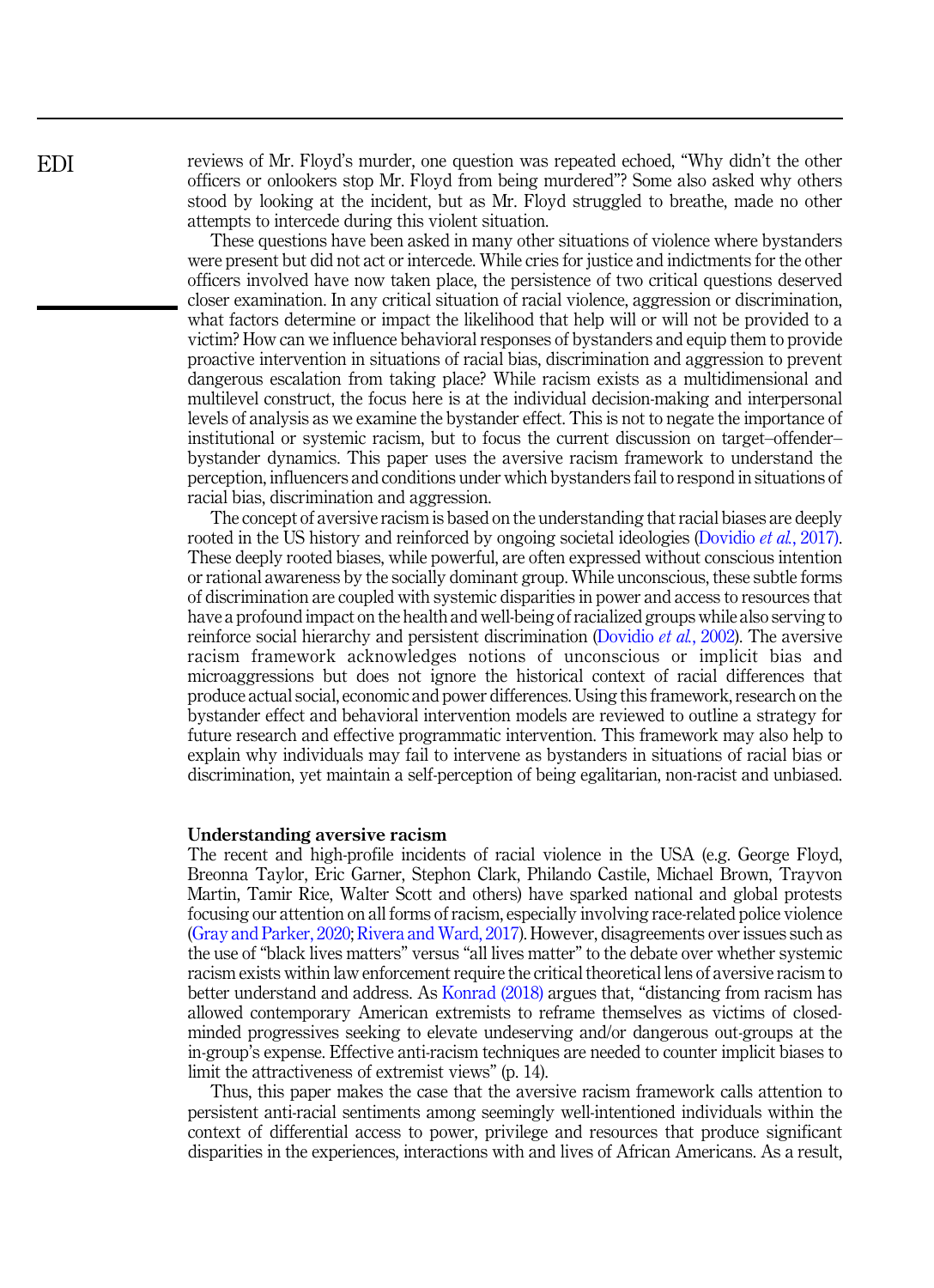recognizing unconscious bias is necessary, but insufficient. Thus, I argue that solutions to persistent racial inequities must go beyond mere awareness or consciousness raising efforts. The impact of persistent racial bias, discrimination and racial violence is not only committed by perpetrators but is also facilitated by otherwise well-intentioned individuals who fail to act or intercede when racial incidents or acts of violence occur. Thus, in additional to raising awareness, the aversive racism framework points to the need for facilitated behavioral changes not only for the perpetrators of racial violence and hatred but also for wellintentioned bystanders who fail to act or intercede in these situations. Examining aversive racism and the existing research on effective bystander intervention training highlights the need and importance of shared responsibility in preventing the outcomes of racial violence and discrimination as we seek to create meaningful and long-lasting social change.

The origin of aversive racism began with attempts to explain the discrepancy between the endorsement of egalitarian values by white Americans and acts of racial bias that prompted the need to draw attention to racial bias and discriminatory acts that were being committed by otherwise "good-intentioned" individuals ([Dovidio](#page-10-0) et al., 1997). This early work asked the questions of how well-intentioned individuals can commit and/or support both blatant and subtle forms of racial bias, discrimination and violence, yet not recognize this incongruity. The disconnect between expressed egalitarian attitudes versus racially biased actions is not only perplexing but also can service as a source of what is often referred to as "racialized identity trauma" for targets of racial bias and violence ([McCluney](#page-11-0) *et al.*, 2017). This means that, in addition to the experience of those who are the direct targets of racial discrimination or violence, racial trauma (e.g. witnessing the killing of an African American by white police officers) produces psychological injury that also impacts those who witness and share the same racial category or identity group. Whether experienced directly or through observations (e.g. news reports, social media, etc.), this racialized trauma can overwhelm a person's capacity to cope, cause harm, anxiety and threaten overall psychological well-being ([Kira, 2010;](#page-11-0) [Bryant-Davis, 2007;](#page-9-0) [Sewell and Jefferson, 2016](#page-12-0)). Thus, seemingly neutral interactions with well-intentioned individuals who believe themselves to be unbiased can actually have a harmful impact on psychological well-being and produce a sense of "threat" among those within the same racial group as the victim ([Emerson and Murphy, 2014\)](#page-10-0).

This racialized trauma can be triggered by those who possess unconscious forms of racial bias but engage in the rationalization of discriminatory actions because they see themselves as fair and egalitarian [\(Pearson](#page-12-0) *et al.*, 2009). In fact, according to the aversive racism framework, individuals who commit discriminatory acts may also sympathize with victims of past injustice, genuinely support principles of social equality and regard themselves as unbiased, fair and non-prejudiced individuals. This is clearly illustrated in the stark racial differences in beliefs about racial bias in policing ([Leopold and Bell, 2017\)](#page-11-0), despite data showing that African Americans are twice as likely to have force used (or threatened force) against them by police (Vito *et al.*[, 2020](#page-13-0)).

## Impact of aversive racism

Since the initial development of the aversive racism framework, there has been substantial research and applications over the past decades ([Dovidio](#page-10-0) *et al.*, 2017). The aversive racism framework has been applied to decisions concerning qualifications of job applicants who are recommended for hiring (Jones *et al.*[, 2016\)](#page-11-0), applicant recommendations for college admission ([Hodson](#page-10-0) et al., 2002), the impact of inadmissible DNA evidence on judgments of guilt or severity of sentencing of black versus white defendants ([Hodson](#page-10-0) *et al.*, 2005), employment decisions ([Dovidio and Gaertner, 2000](#page-9-0)) and medical interactions between black patients and white physicians [\(Penner](#page-12-0) *et al.*, 2014; [Penner and Dovidio, 2016](#page-12-0)). Within this research are robust findings showing that across time, context, population, and outcomes, the aversive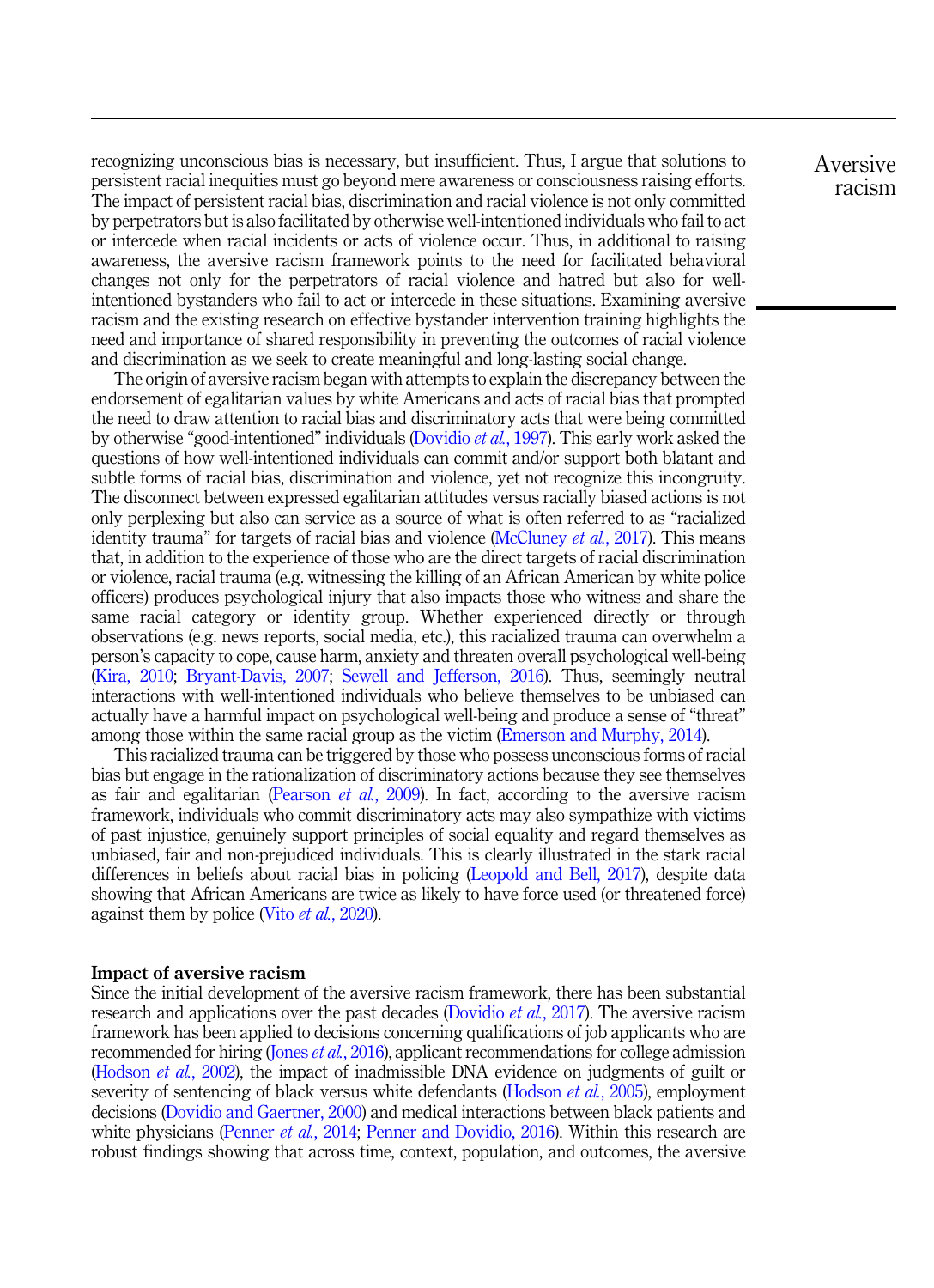racism framework is a powerful explanatory tool for understanding bias among people who may be well-intentioned, but, nonetheless, engage in discriminatory actions and decisions. While unintentional, aversive racism has been consistently shown to produce disparate outcomes that can be as negative and debilitating for the target minority groups as intentional or overt forms of bias ([Dovidio](#page-10-0) et al., 2002). Furthermore, because of this subtle bias, efforts to detect and eliminate aversive racism must be different from efforts to address more direct or overt forms of racial bias and discrimination.

Thus, the aversive racism perspective calls into question methods for addressing bias and discrimination, especially when more subtle forms of bias tend to be ignored ([Abelson and](#page-9-0) [Ettlin, 2004\)](#page-9-0). For example, Murrell and colleagues ([Murrell](#page-11-0) et al., 1994) studied attitudes toward affirmative action as a function of targeted group, framing of the policy and institutional context. Resistance to affirmative action was aroused more by policies specifying African Americans as the targeted group and by policies presented without justification. Supportive of the aversive racism framework, the level of resistance to the policies presented without justification for African Americans as the target group was higher than for all other targeted groups with or without justification.

[Rodenborg and Boisen \(2013\)](#page-12-0) connected the aversive racism framework and intergroup contact theory to make a case for lack of cultural competence and persistent racial segregation. [Sue \(2010\)](#page-12-0) observed that, "racial microaggressions are most similar to aversive racism in that they generally occur below the level of awareness of well-intentioned people" (p. 9). Thus, efforts toward anti-bias education programs (Kalev et al.[, 2006;](#page-11-0) [Yeager and](#page-13-0) [Walton, 2011\)](#page-13-0) often prove to be ineffective in producing the intended outcomes, as predicted by the aversive racism framework. As Dovidio and Gaertner state, "like a virus that has mutated, racism has also evolved into different forms that are more difficult not only to recognize but also to combat" ([Dovidio and Gaertner, 1998](#page-9-0), p. 25).

The irony is that aversive racists profess egalitarian attitudes, yet engage in subtle forms of discriminatory behaviors and avoid overt displays of bias in intergroup exchanges. However, because many aversive racists are unaware of their own inconsistencies, their biases still produce discriminatory behaviors that they may be unaware of, or that they do not acknowledge as discriminatory in nature. These behaviors can include nonverbal signals (e.g. physical distancing) as well as verbal comments (e.g. all lives matter) that may not be recognized as biased by well-intentioned individuals but may be experienced as demeaning or threatening by racial group members [\(Sue, 2010](#page-12-0)).

For example, [Dovidio](#page-10-0) *et al.* (1997) found that whites' racial bias predicted negative nonverbal behaviors, reflecting discomfort (rate of blinking) and dislike (gaze aversion). These socially distant and dismissive behaviors can be experienced by African Americans as invalidations, microaggressions or targeted acts of discrimination ([Sue, 2010\)](#page-12-0). In other words, the differential experiences or interpretations of behavior have clear impact on the physical, social and psychological well-being of individuals is unintentional, but, nonetheless, produces negative experiences and outcomes [\(Williams and Clarke, 2019](#page-13-0)).

To preserve self-perceptions of fairness and equality, these consequences are often blamed on the individual and discounted as having roots in systemic bias and discrimination. For example, [Penner](#page-12-0) *et al.* (2017) show that relative to medical interactions between a doctor and patient of the same race, racially different medical interactions are shorter in length, involve less positive affect and are less patient-centered. While explicit procedures may be followed, subtle differences remain. White physicians spend significantly less time answering questions, providing health education, planning treatment, building a relationship with African American relative to white patients and make less effort to involve African American patients in medical decision-making. However, white physicians' explicit racial bias has been shown to be a weak predictor of the overall quality of patient care outcomes ([Hagiwara](#page-10-0) et al., 2016; [Hagiwara](#page-10-0) et al., 2017). Subtle forms of aversive racism are

EDI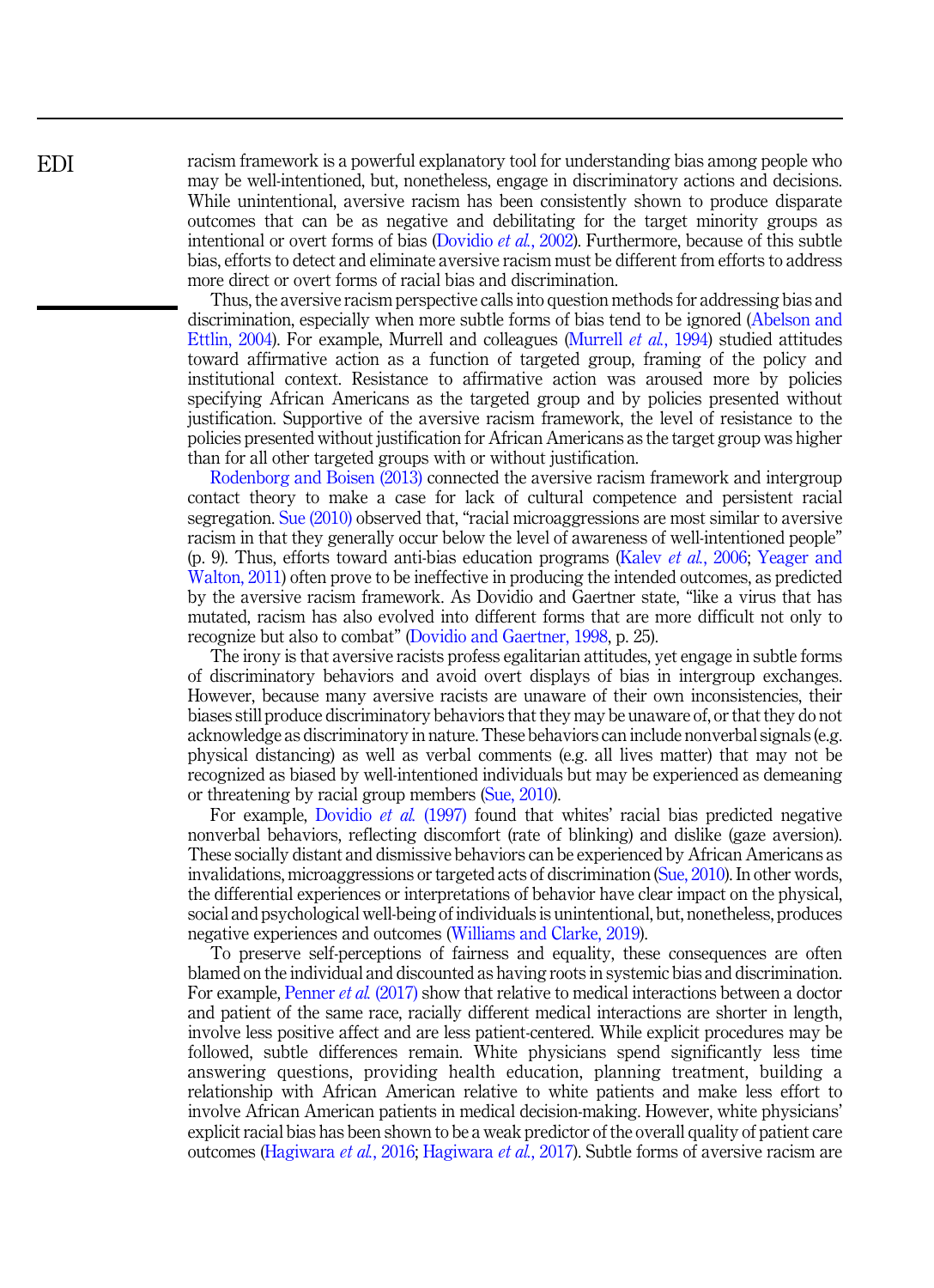masked by explicit rejection of overt racial bias. Other research shows similar effects within educational, business, public and other settings ([Aberson and Ettlin, 2004](#page-9-0); [Apfelbaum](#page-9-0) et al., [2008;](#page-9-0) [Holmes, 2010;](#page-10-0) Nail et al.[, 2003](#page-11-0); [Toosi](#page-12-0) et al., 2011). Thus, the aversive racism framework can explain persistent racial disparities, differential perceptions and experiences of wellintentioned majority group members and enduring psychological trauma and consequences inflicted upon racialized individuals ([Dovidio](#page-10-0) et al., 2016).

Research also shows that the aversive racism paradigm actually explains some of the underlying reasons for why race-specific experiences and interactions persist in violence experienced by African Americans at the hands of the law enforcement personnel ([Trochmann and Gover, 2016\)](#page-12-0). Thus, when confronted by the possibility that their behavior is racially motivated, aversive racists actively seek nonracial explanations for their behavior to preserve a non-prejudiced self-image ([Dovidio](#page-10-0) *et al.*, 2017). So, what does this mean for programmatic efforts to address the frequency and impact of racial bias and discrimination that persist?

Many argue that programs that work at the individual level, focus on misperceptions that are common to everyone (e.g. we all have unconscious biases), are not effective ([Noon, 2018\)](#page-11-0). Others argue efforts focused on raising awareness can elicit defensiveness or produce backlash that may increase rather than reduce racial bias and discrimination ([Legault](#page-11-0) *et al.*, [2011\)](#page-11-0). Some contend that a focus on unconscious or implicit bias can produce accusations that these programmatic efforts are subtle forms of anti-white attitudes and constitute reverse discrimination ([Norton and Sommers, 2011](#page-11-0)). However, examining why individuals choose not to act or intervene in situations related to racial bias, microaggressions or violence can be explained by the broader lens of aversive racism. Using this framework explains bystander behavior and points to both individual and contextual factors that influence bystander behaviors as well as behavioral methods that can influence outcomes in a proactive rather than evaluative manner.

#### Bystanders and aversive racism

Gaining a better understanding of the perceptions, decisions and behaviors of bystanders in crisis or emergency situations has a substantial amount of existing research. Originally called the "bystander effect," research shows that an individual's likelihood of receiving help actually decreases when others are present ([Latane and Darley, 1970](#page-11-0); [Latane and](#page-11-0) [Nida, 1981](#page-11-0)). Within this extensive body of work, both the context of the situation and aspects of bystanders influence whether to or not to help is attempted or provided. Factors such as type of situation, location of the research, characteristics of the victim, attributes of other bystanders, ability of bystanders to communicate with one other and the level of expected danger have been shown to consistently influence individual responses as well as outcomes ([Fischer](#page-10-0) et al., 2011; [Latane and Nida, 1981](#page-11-0)). In addition to competence, demographic characteristics of bystanders were identified in early research by [Gaertner](#page-10-0) et al. [\(1982\),](#page-10-0) showing that blacks received less help from white bystanders. The bystander effect was more pronounced for those high in prejudice attitudes, especially among white bystanders.

Also relevant to the current context are the findings that the competence of bystanders and the race of the victim have been shown to impact responses and outcomes. For example, bystanders who are characterized as high competence increased the likelihood that help is given to victims ([Horowitz, 1971](#page-10-0); [Smith](#page-12-0) et al., 1972). Bystander competence is defined as the awareness to notice and perceive an event (or warning signs), define the event as requiring action/intervention, taking responsibility for acting (i.e. feel a sense of personal duty) and having a sufficient level of self-efficacy (i.e. perceived competence to successfully intervene) to effectively intercede ([Cramer](#page-9-0) et al., 1988; [Shotland and Heinold, 1985](#page-12-0);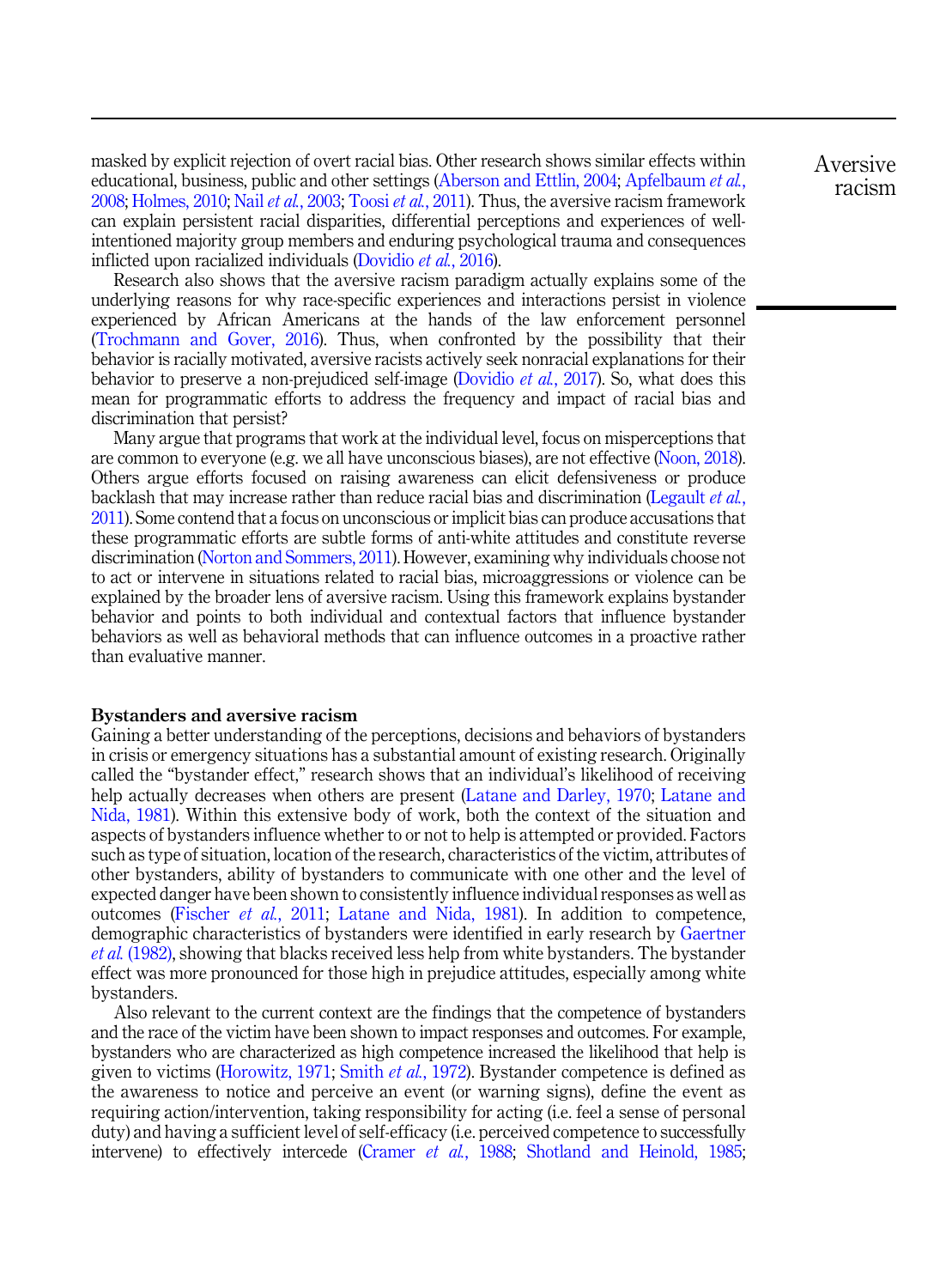[Pantin and Carver, 1982](#page-12-0)). Self-efficacy is important here because it can clearly be enhanced or developed through experience and training ([Kettrey and Marx, 2020\)](#page-11-0). Ironically, the presence of other officers who failed to intercede in the George Floyd murder could have provided a strong signal to others that action was not warranted or effective because some may have judged these officers as "competent responders" ([Franzen, 1999;](#page-10-0) [Horowitz,](#page-10-0) [1971](#page-10-0); [Krueger and Massey, 2009\)](#page-11-0). This suggests that the ability and actions of bystanders to intercede in situations involving racial aggression and violence can be influenced or changed.

Other research on the bystander effect focused on key psychological processes that have a significant impact on bystander responses [\(Fischer](#page-10-0) *et al.*, 2011). Diffusion of responsibility is often noted as having a significant impact on the tendency of observers to cognitively share or divide the responsibility by the number of bystanders that are present. The more that others are present, the less "responsibility" is perceived by an individual bystander. Also, relevant is the evaluation apprehension process or the fear of being judged by others in situations where there are social or relational ties between bystanders (e.g. others same racial identity group members, friends, coworkers). The concept of pluralistic ignorance has also been identified to influence bystander responses defined as the tendency to rely on the overt reactions of others to shape how one defines and responds in ambiguous situations ([Fischer](#page-10-0) et al., 2011). This notion of pluralistic ignorance is similar to concepts such as conformity or group cohesion pressures known to have a strong influence on the perceptions and behavioral responses of others (Jones *et al.*[, 2016](#page-11-0)). These factors have been called "process ambiguity," which can shape or distort how situations are defined in terms of how appropriate a response is judged to be among by standers [\(Fisher](#page-10-0) *et al.*, 2011). One could argue that aversive racism may produce racially biased process ambiguity, thus increasing the bystander effect when the victim is a person of color.

A meta-analysis of the bystander effect [\(Fischer](#page-10-0) et al., 2011) examined a range of different factors among previous studies that measured either actual helping response or response latency. Their findings clearly show that the bystander effect is reduced when the situation or emergency is perceived as dangerous, when the perpetrator is physically present or when bystanders perceive a cost to intervene. This effect is also reduced when a majority of bystanders were male (or those with physical strength) or when friends and acquaintances are present. Additional bystanders who are perceived as sources of social, physical and psychological support can increase the likelihood that victims receive help, thus reducing the bystander effect. These findings are consistent with a traditional "cost–reward model" ([Dovidio](#page-10-0) et al., 2016), arguing that heightened arousal sources (e.g. perceived benefits or consequences) are a necessary condition for bystanders to act versus internal affective conditions such as sympathy or empathy alone. However, judgments of cost-versus-benefits of helping are clearly impacted by aversive racism and racialized unconscious bias. This has been illustrated by empirical work that induces the experience of racial hypocrisy, which increased the perceived costs of no acting/intervening ([Son Hing](#page-12-0) *et al.*, 2002).

The irony of this meta-analysis is that its findings would have predicted greater intervention in the George Floyd murder than what actually took place. Bystanders inhibitions are less pronounced in clearly dangerous situations or when others who share social ties are present. However, none of these traditional findings helps explain the failure of bystanders (especially other police officers) to intervene and prevent the death of this unarmed African American man. While some attributes of bystanders and victims were included in their meta-analysis, race of the victims and racial attitudes of the bystanders were not measured due in large part because of the limited number of previous research studies that examine these critical factors. It could be that race and racial attitudes alter the nature of bystander inhibition and change the conditions under which the "cost–reward– arousal" model would predict whether bystanders choose to intercede. In other words, we

EDI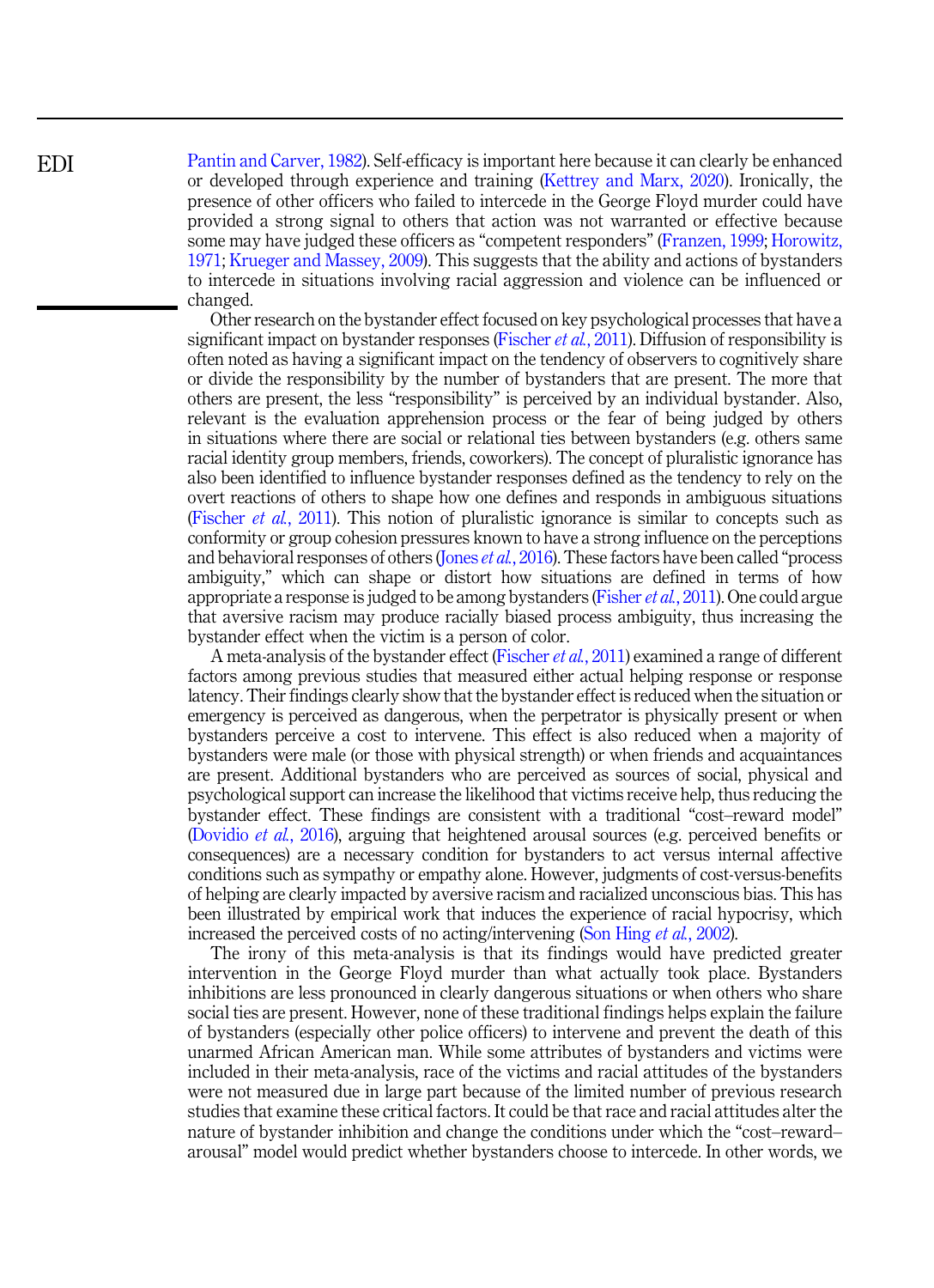must examine other explanations for why otherwise well-intentioned individuals fail to intercede in a situation such as the world observed in the murders of George Floyd and others.

# Aversive racism and the bystander effect

Previous research on the bystander effect assumes that judgments and decisions about whether to intercede and provide the needed help are influenced more by situational factors and victim characteristics than other factors. However, early work on aversive racism and lack of response in helping behavior for African American victims may provide a different explanation. Silence, inaction and failure to speak out in the face of racial injustice, discrimination and race-based violence require a model or theory that speaks more directly to the nature of the bystander than the victim or the situation. Some argue that fear of repercussions, situational ambiguity and misinterpretation of the situation are driving factors. However, these factors also may fall short in explaining how the race of the victim alters the well-documented nature and parameters of the bystander effect. Sue et al. [\(2019\)](#page-12-0) argue that, "in many cases, bias and discrimination go unchallenged because the behaviors and words are disguised in ways that provide cover for their expression and/or belief that they are harmless and insignificant" (p. 128). This statement suggests a potential linkage between aversive racism and the bystander effect.

Thus, examining issues or bystander action (and inaction) through the lens of aversive racism becomes necessary and essential. This is due in large part to one of the core principles of aversive racism, which is that racial prejudice and bias are expressed in subtle yet rationalized ways to protect egalitarian self-perceptions. These egalitarian selfperceptions can be heightened by professional identities that have strong values-based components such as the ethic of care in medicine ([Johnstone and Kanitsaki, 2010](#page-10-0)) or public safety and justice in policing [\(Oberweis and Musheno, 1999](#page-11-0)). As [Gaertner and Dovidio](#page-10-0) [\(2000\)](#page-10-0) outline, most whites are motivated to avoid personal costs imposed for responding negatively to African Americans in interactions that conflict with their self-perception of being fair and egalitarian. This means that for individuals who are high in aversive racism ideologies, the cost–benefit–arousal conditions are different that their non-aversive racism counterparts. Earlier, [Gaertner](#page-10-0) et al. (1982) stated that, "In fact, most whites may be motivated to avoid a special cost imposed for responding negatively to a black person: the personal attribution of bigoted intent" (p. 70). Thus, nonracial factors are amplified to justify or rationalize responding in a negative manner, especially in emergency situations involving an African American victim. The use of non-race-related explanations for not interceding are often justified by attributions that help was not necessary, warranted or deserved. Factors under the category of "process ambiguity" such as diffusion of responsibility are used to not only justify lack of intervention but to protect the individual's self- perception of racial neutrality and fairness. Similarly, evaluation apprehension and audience inhibition introduce strong normative and self-presentation pressure to appear "non-racist" that would decrease the likelihood that African American victims would receive help, especially when more than one white bystander is present.

In other words, the outcomes of the bystander effect may appear similar on the surface, but the underlying factors and explanations differ according to the aversive racism framework. As a result, strategies to change or reshape behavior must be viewed through the appropriate theoretical lens. This means providing strategies and skills that override the national tendencies to engage in self-protective efforts and rely on non-race-related rationales for lack of action or not providing help. It may be especially important to provide behavioral interventions that override default preferences and increase the likelihood that individuals who perceive themselves as non-racist will not misdiagnose a situation as one that does not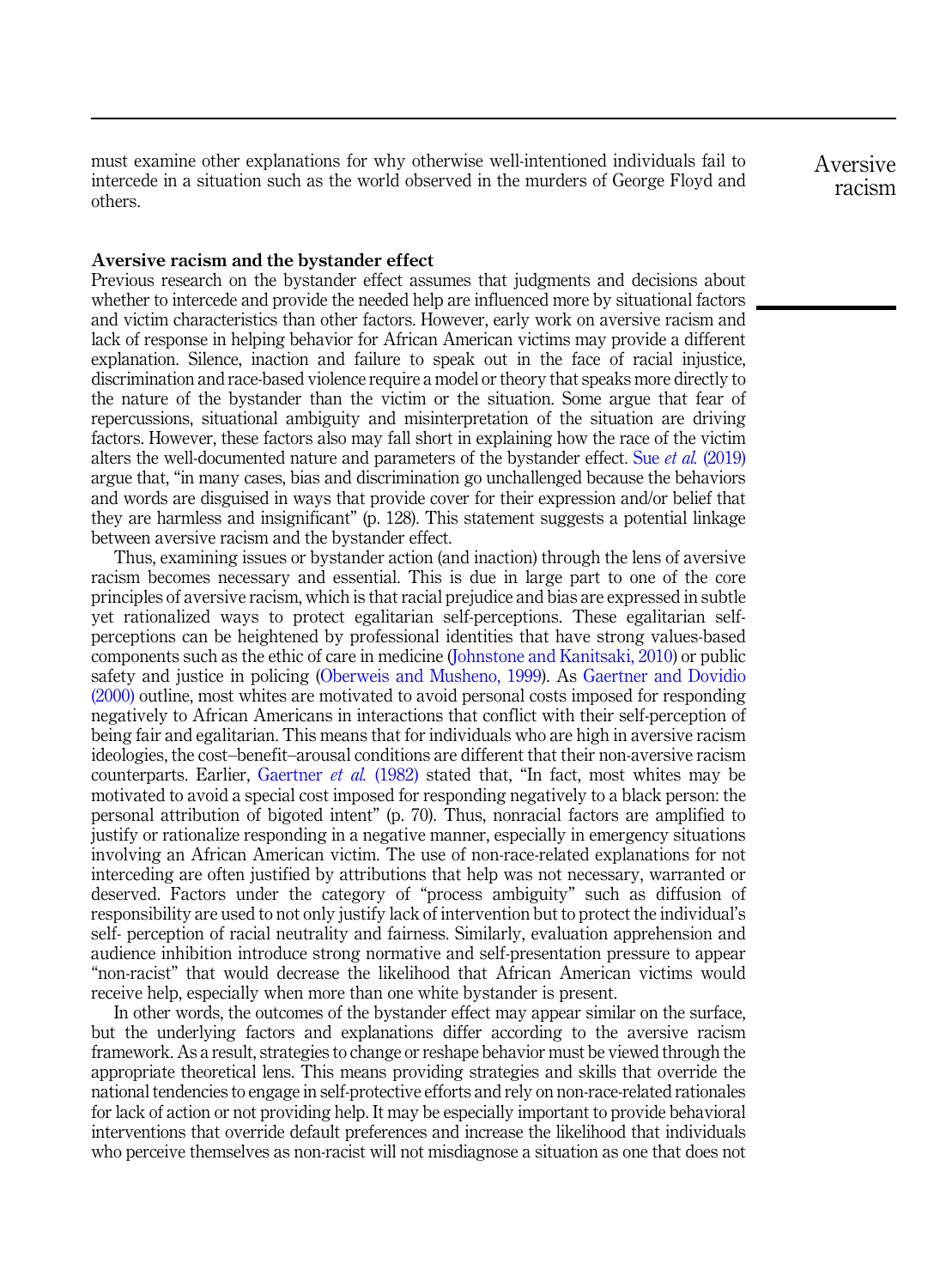need or warrant intervention as a way to protect their own sense of egalitarian and non-racist self-perception.

Using an aversive racism framework necessitates going beyond awareness raising of implicit or unconscious bias because these approaches will likely be ineffective among individuals who perceive themselves as holding egalitarian values with strong selfperceptions of being anti-racist. Some call attention to anti-racist techniques such as "microinterventions" where there is intentional practice of non-racist behaviors that are similar to training of allies used within-diversity and inclusion programs (Nair et al.[, 2019\)](#page-11-0). As Sue [et al.](#page-12-0) [\(2019\)](#page-12-0) state, "everyday interventions of allies and well-intentioned bystanders have a profound positive effect in creating an inclusive and welcoming environment, discouraging negative behavior and reinforcing a norm that values respectful interactions" (p. 132). They argue that providing behavioral change through training can alter organizational and eventually societal norms that will not take place through individual motivation or awareness alone.

Some intervention efforts are already showing positive outcomes. For example, [Dovidio](#page-9-0) [and Gaertner \(2000\)](#page-9-0) examined the impact of aversive racism on selection decisions and found the use of blind evaluations in both selection and assessment show positive outcomes for reduction discriminatory judgments. [Ferdman](#page-10-0) *et al.*  $(2020)$  make a case for inclusive leadership as a tool for creating broad organizational and societal change. Some argue for the need to challenge current definitions and concepts of key constructs that are used in judgments and decision-making. For example, [Ely and Meyerson \(2010\)](#page-10-0) directly challenge the traditional notions of leadership in their examination of organizational safety and effectiveness for offshore oil drilling organizations. Other agree that starting programs early in the leadership development cycle that focus on inclusive leadership, and its link to ethics and social responsibility are needed ([Murrell](#page-11-0) et al., 2020).

## Changing outcomes by equipping bystanders

This paper began by asking the question of why some individuals do not intervene in situations involving racial aggression and raced-based violence as witnessed in the murder of George Floyd. Understanding the interconnection between the aversive racism framework and the factors that produce the bystander effect provide important insight into this timely question. However, what is left to address is how to change the current conditions to increase the likelihood that those who are faced with racial aggression or violence receive the aid and support needed. Some of the extensive work on bystander sexual assault prevention programs may provide some insight into how we should approach similar efforts in the context of race-based assault and violence. This approach is based on the expectation that equipping numerous bystanders with behavioral strategies to intercede will increase the likelihood that racial aggressions and acts of violence may be deescalated before another death occurs. The focus on bystander invention behavioral training does not, however, negate the need to address systematic and institutional racism that manifests as unethical or illegal behavior among some individuals within law enforcement and within the criminal justice system [\(Trochmann and Gover, 2016](#page-12-0)). Work on bystander training used in employee development shows that by focusing on bystanders as potential allies, intervention efforts are experienced as less threatening than traditional programs that tend to approach participants as either potential victims or potential perpetrators ([Scully and Rowe, 2009](#page-12-0)). While promising results, more longitudinal research is needed to provide evidence of the long-term effectiveness of these behavioral interventions. However, bystander development efforts may reinforce the shared responsibility of individuals as co-owners of the solutions to address negative or damaging behaviors from microaggressions to overt acts of racial violence ([Nelson and Dunn, 2011](#page-11-0)). These types of interventions may also build societal and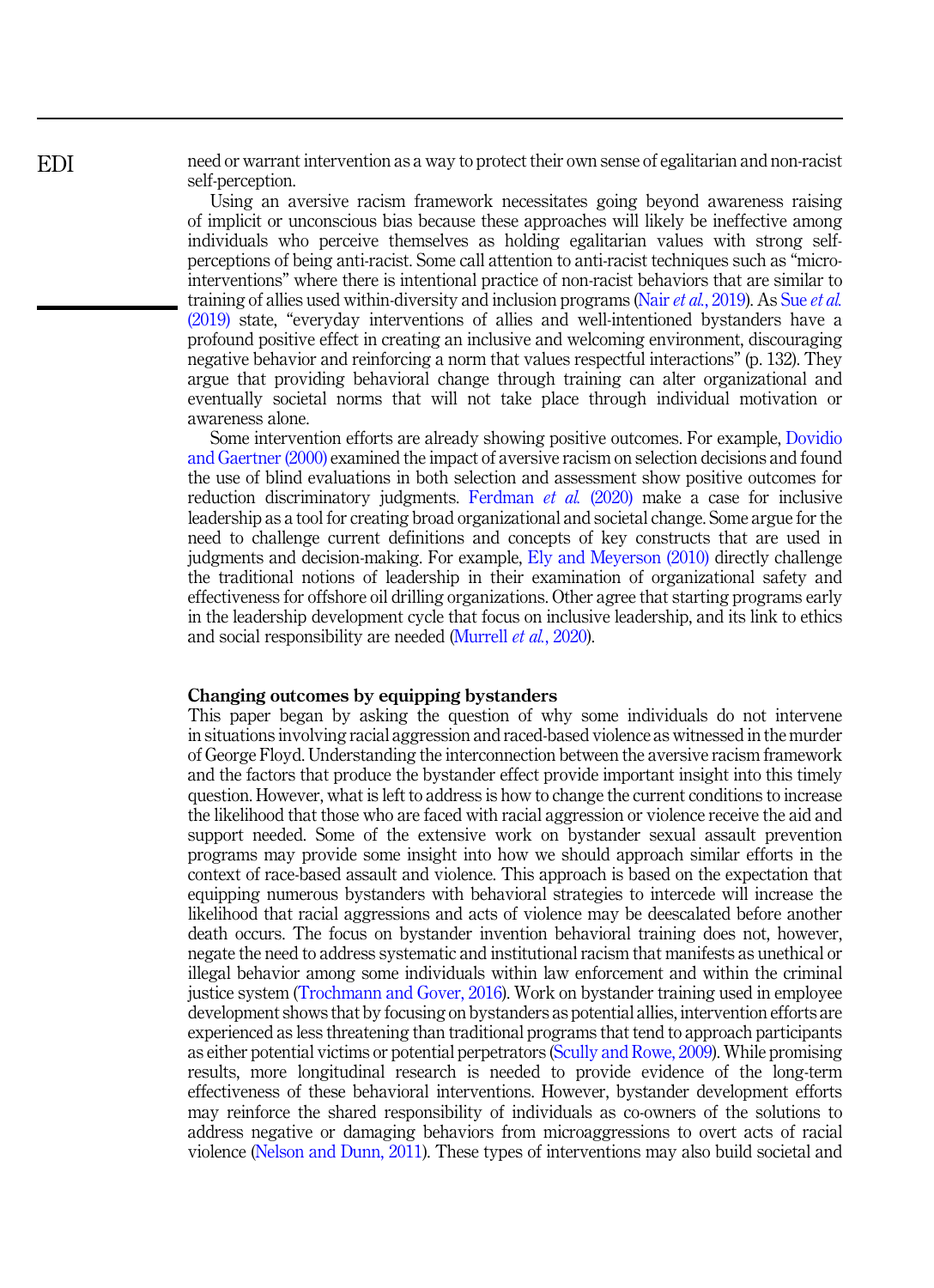organizational capacity to engage in socially responsible actions through a long-term commitment to developing individual competency and mutual accountability [\(Vasquez](#page-12-0) et al., [2019\)](#page-12-0). Again, additional work that bridges traditional research and practice on the connection between behavioral interventions and bystander intervention is needed.

Recently, [Kettrey and Marx \(2020\)](#page-11-0) conducted a review and meta-analysis of bystander sexual assault prevention programs. They examined outcomes associated with various intervention approaches such as developing knowledge of effective strategies, recognizing a sexual assault event, taking responsibility and identifying a situation as appropriate for intervention or actions as specific behaviors to develop engaged bystanders who elect to commit constructive responses to racialized situations. This suggest that any intervention or training program must be structured to go beyond "mere awareness" to be effective. Across these studies, the impact of bystander training that focused on awareness only – that is taking notice of warning signs of sexual assault – was not impactful. Programs aimed at helping individuals identify situations as either appropriate or inappropriate for intervention showed only weak outcomes. However, promising effects were shown when programs were aimed at specific behavioral change such as the actual practice of intervening in situations that may occur following training. This shows promise for bystander intervention programs that are competency-based or behavior-focused in terms of their content and measurable outcomes. Other work has shown positive outcomes when program models are skills-based and focused on bystander intervention behaviors, rather than direct attempts to change attitudes alone [\(Seen and Forrest, 2016\)](#page-12-0). Clearly, additional research on how effective these various intervention strategies can be to impact individual, institutional and ultimately societal influences on bystander responses to racial microaggressions and violence in needed.

Similarly, Sue et al[. \(2019\)](#page-12-0) identify a list of intervention strategies that show promise in responses to the de-escalation of microaggressions in a workplace environment. These programs are specifically targeted toward anti-racist behaviors, although not necessarily created based on the aversive racism framework. Their review examined what authors labeled as "micro-intervention strategies" across three categories: those directed toward individual microaggressions, those directed toward institutional macroaggressions and those directed toward societal macroaggressions. Within each of these three categories are a range of specific behavioral goals identified. Goals include making the "invisible" visible by altering the cognitive processing and labels placed on situations involving racial and other forms of aggression.

Within the aversive racism framework, this would focus attention on changing metacommunication used to reinforce non-racist self-perceptions as well as examining structures and systems that perpetuate racial disparities. A second category is aimed at disarming or deconstructing both micro- and macro-aggressive behaviors. Interestingly, this includes focused public actions such as boycotts, strikes and protests, which provide validation to the need for individual and collective voice in the wake of racial and other forms of injustice. The third category points to the need to "educate the offender" and includes consensus-building as part of organizational and societal efforts to transform individuals, systems and structures that create and perpetuate inequities and all types of aggressions. Finally, the fourth category involves seeking external reinforcement or support to provide long-lasting and sustainable solutions such as laws, public policies and organizational practices. Interestingly, this is where aspects of inclusive leadership development and accountability become critical to ensure long-term social change ([Murrell](#page-11-0) *et al.*, 2020).

While this model exists as a relatively recent framework, the possibility of future research and practice to both validate and implement these suggested strategies outlines a promising agenda. Their model also has the advantage of not ignoring the different levels that are necessary to alter processes, impact and outcomes consistent with the aversive racism framework. Focusing on behavioral responses also shifts the attentions away from issues of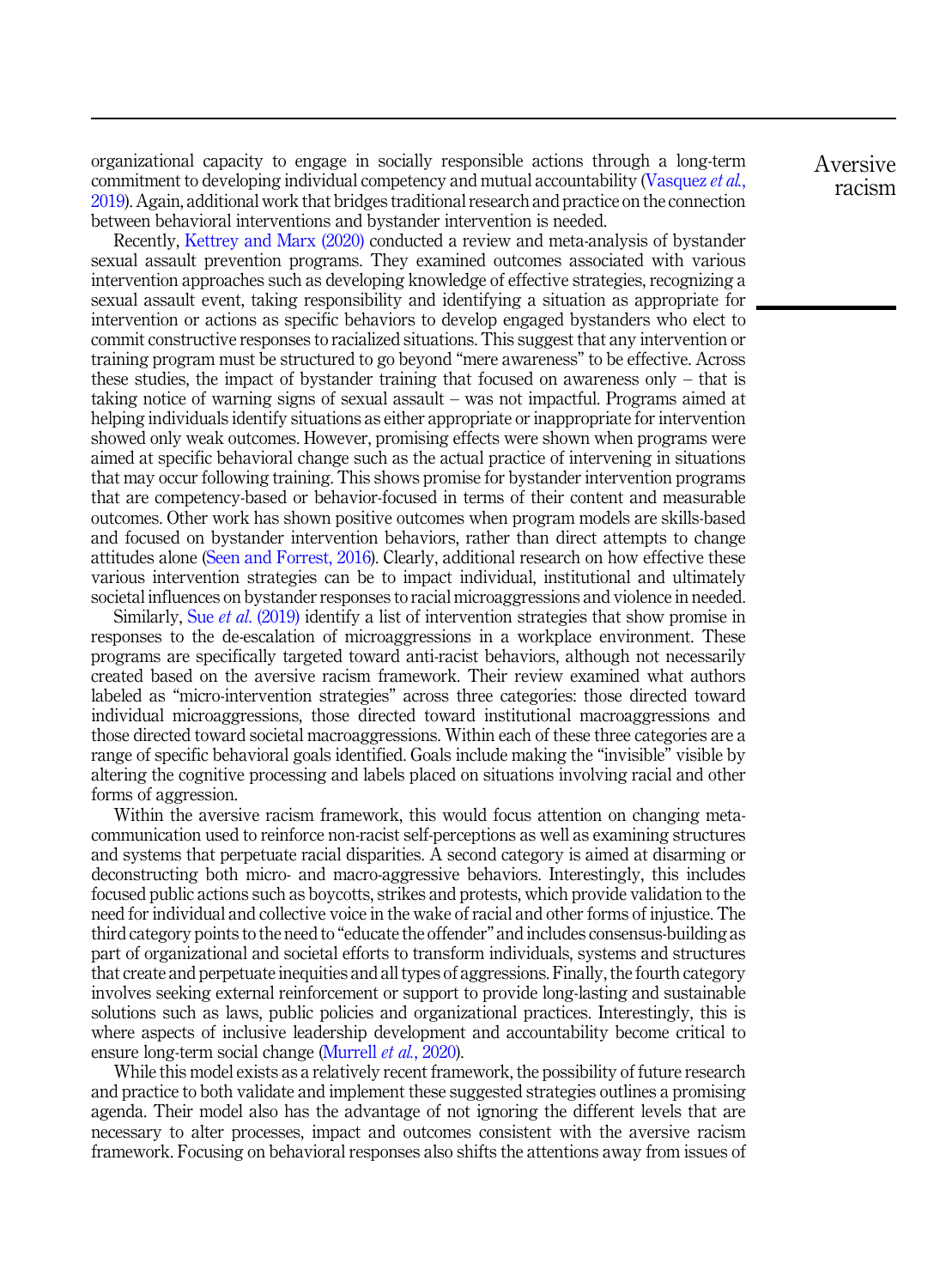<span id="page-9-0"></span>intent, motive and attitudes, which we know to be unreliable based on the motivation to preserve egalitarian self-perceptions. Targeting behavioral change among a diverse array of bystanders has the promise of building greater capacity than attempts to change the behaviors of perpetrators alone. This model placed within the context of the aversive racism framework also has the benefit of for equipping or "arming bystanders" to move from passive observers to active agents of behavioral and social change (Sue *et al.*[, 2019\)](#page-12-0).

However, caution is necessary to avoid placing the burden exclusively on individual behavioral change among well-intentioned but nonetheless biased observers as the singular pathway to preventing racial violence and systemic racism. Equipping individual bystanders is important for creating meaningful change but also will not erase historic, social, economic and systemic racism that also contributed to the death of George Floyd and numerous other victims.

As the aversive racism framework outlines, individual desires to appear and perceive oneself in a positive and non-racist manner are significant obstacles to overcome. This goes beyond "denial" as often referenced in work on unconscious bias and toward acts of racial "distancing" ([Konrad, 2018](#page-11-0)). This includes denying of facts, incidents or concrete examples ("those statistics are wrong"), developing alternate explanations ("only a few bad apples are racist"), reinforcing beliefs about meritocracy and deservingness ("they were likely guilty of something") or claims of being colorblind ("I don't see race"). While each of these strategies as well as others may retain an individual's sense of egalitarian values and anti-bias selfperceptions, they can also cause of a lack of action or freezing in situations involving racial bias and discrimination ("I just don't know what to say or do"). This lack of action among well-intentioned observers can provide a silent acceptance or validation of racial bias and signal"silent agreement" with racism and its consequences. As seen in reactions to the "black lives matter" and related movements, public statements of condemnation can be judged as insufficient or insincere and backfire against those perceived as having a history of racial bias, discrimination or inequality [\(Leopold and Bell, 2017](#page-11-0); [Opie and Morgan-Roberts, 2017](#page-12-0); [Vasquez](#page-12-0) et al., 2019). Meaningful invention and social change are necessary but must begin with accountability from those who hold the means of power and privilege, yet choose to remain passive bystanders rather than become active allies. As Rev. Dr. Martin Luther King Jr. said in his 1965 speech discussing civil rights: "In the end, we will remember not the words of our enemies, but the silence of our friends."

## References

- Aberson, C.L. and Ettlin, T.E. (2004), "The aversive racism paradigm and responses favoring African American: meta-analytic evidence of two types of favoritism", Social Justice Research, Vol. 17 No. 1, pp. 25-46.
- Apfelbaum, E.P., Sommers, S.R. and Norton, M.I. (2008), "Seeing race and seeming racist? Evaluating strategic colorblindness in social interaction", Journal of Personality and Social Psychology, Vol. 95, pp. 918-932.
- Bryant-Davis, T. (2007), "Healing requires recognition: the case for race-based traumatic stress", The Counseling Psychologist, Vol. 35 No. 1, pp. 135-143.
- Cramer, R., McMaster, M., Bartell, P. and Dragna, M. (1988), "Subject competence and minimization of the bystander effect", Journal of Applied Social Psychology, Vol. 18, pp. 1133-1148.
- Dovidio, J.F. and Gaertner, S.L. (1998), "On the nature of contemporary prejudice: the causes, consequences, and challenges of aversive racism", in Eberhardt, J.L. and Fiske, S.T. (Eds), Confronting Racism: The Problem and the Response, Sage Publications, Inc., pp. 3-32.
- Dovidio, J.F. and Gaertner, S.L. (2000), "Aversive racism and selection decisions: 1989 and 1999", Psychological Science, Vol. 11, pp. 319-323.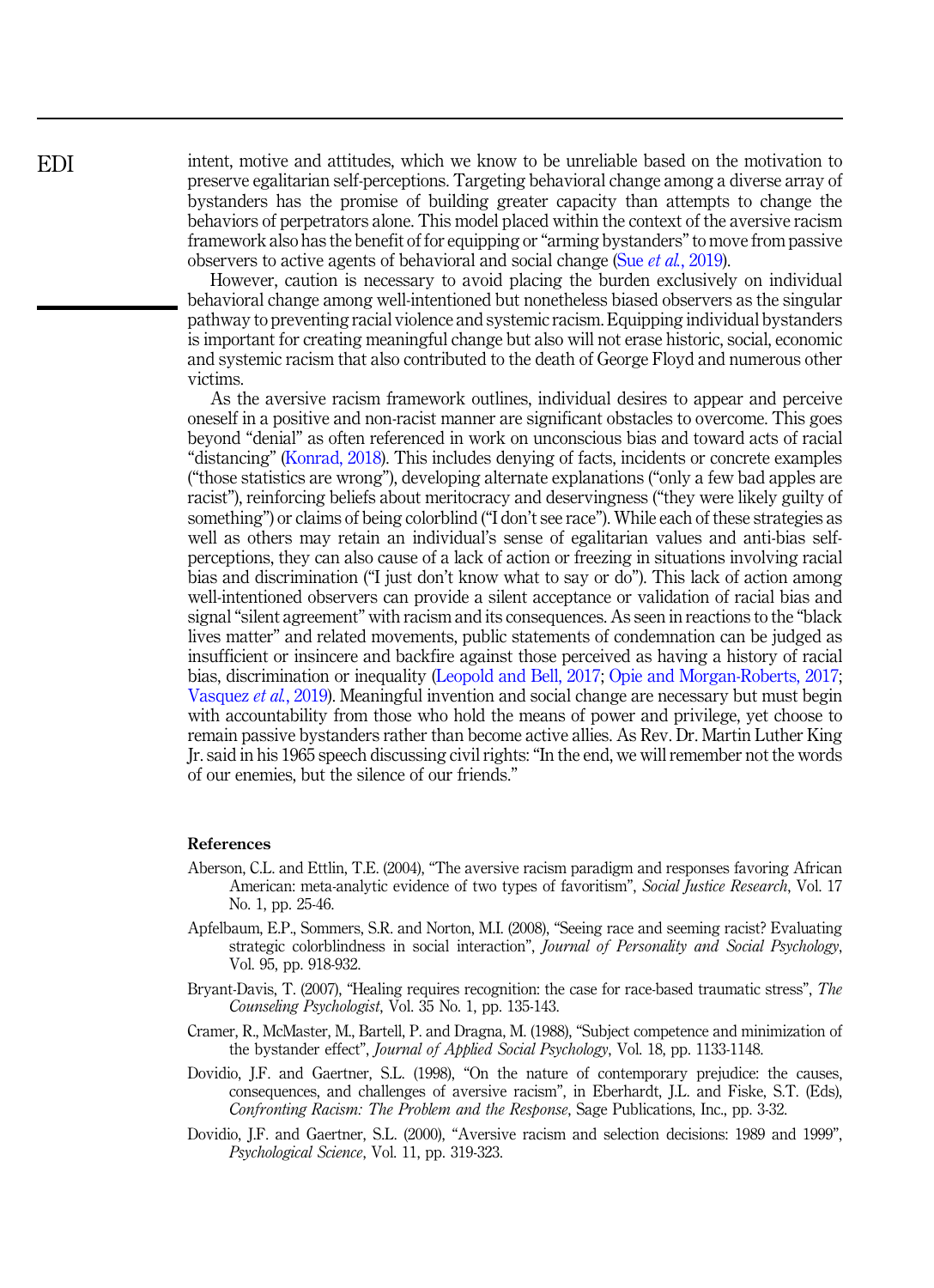- <span id="page-10-0"></span>Dovidio, J.F., Gaertner, S.L. and Pearson, A.R. (2017), "Aversive racism and contemporary bias", in Barlow, F.K. and Sibley, C.G. (Eds), *The Cambridge Handbook of the Psychology of Prejudice*, Cambridge University Press, Cambridge, pp. 267-294.
- Dovidio, J.F., Gaertner, S.L., Ufkes, E.G., Saguy, T. and Pearson, A.R. (2016), "Included but invisible? Subtle bias, common identity, and the darker side of "We"", Social Issues and Policy Review, Vol. 10 No. 1, pp. 6-46.
- Dovidio, J.F., Kawakami, K. and Gaertner, S.L. (2002), "Implicit and explicit prejudice and interracial interaction", Journal of Personality and Social Psychology, Vol. 82, pp. 62-68.
- Dovidio, J.F., Kawakami, K., Johnson, C., Johnson, B. and Howard, A. (1997), "On the nature of prejudice: automatic and controlled processes", Journal of Experimental Social Psychology, Vol. 33, pp. 510-540.
- Ely, R.J. and Meyerson, D.W. (2010), "An organizational approach to undoing gender: the unlikely case of offshore oil platforms", Research in Organizational Behavior, Vol. 30, pp. 3-34.
- Emerson, K.T.U. and Murphy, M.C. (2014), "Identity threat at work: how social identity threat and situational cues contribute to racial and ethnic disparities in the workplace", Cultural Diversity and Ethnic Minority Psychology, Vol. 20 No. 4, pp. 508-520.
- Ferdman, B., Prime, J. and RE Riggio, R.E. (2020), Inclusive Leadership: Transforming Diverse Lives, Workplaces and Societies, Taylor and Francis/Routledge, Oxford.
- Fischer, P., Kreuger, J.I., Greitemeyer, T., Vogrincic, C., Kastenmuller, A., Frey, D., HeeneWicher, M.M. and Kainbacher, M. (2011), "The bystander effect: a meta-analysis on bystander intervention in dangerous and non-dangerous emergencies", Psychological Bulletin, Vol. 134 No. 4, pp. 517-537.
- Franzen, A. (1999), "The volunteer's dilemma: theoretical models and empirical evidence", in Foddy, M., Smithson, M., Schneider, S. and Hogg, M. (Eds), Resolving Social Dilemmas: Dynamic, Structural and Intergroup Aspects, Psychology Press, New York, NY, pp. 135-148.
- Gaertner, S.L. and Dovidio, J.F. (2000), Reducing Intergroup Bias: The Common Ingroup Identity Model, Psychology Press, Philadelphia, PA.
- Gaertner, S.J., Dovidio, J.F. and Johnson, G. (1982), "Race of victim, nonresponsive bystanders and helping behavior", *The Journal of Social Psychology*, Vol. 117, pp. 69-77.
- Gray, A.C. and Parker, K.F. (2020), "Race and police killings: examining the links between racial threat and police shootings of Black Americans", Journal of Ethnicity in Criminal Justice, pp. 1-26.
- Hagiwara, N., Dovidio, J.F., Eggly, S. and Penner, L.A. (2016), "The effects of racial attitudes on affect and engagement in racially discordant medical interactions between non-black physicians and black patients", Group Processes and Intergroup Relations, Vol. 19, pp. 509-527.
- Hagiwara, N., Slatcher, R.B., Eggly, S. and Penner, L.A. (2017), "Physician racial bias and word use during racially discordant medical interactions", Health Communication, Vol. 32, pp. 401-408.
- Hodson, G., Dovidio, J.F. and Gaertner, S.L. (2002), "Processes in racial discrimination: differential weighting of conflicting information", Personality and Social Psychology Bulletin, Vol. 28, pp. 460-471.
- Hodson, G., Hooper, H., Dovidio, J.F. and Gaertner, S.L. (2005), "Aversive racism in britain: the use of inadmissible evidence in legal decisions", European Journal of Social Psychology, Vol. 35 No. 4, pp. 437-448.
- Holmes, O. (2010), "Redefining the way we look at diversity: a review of recent diversity and inclusion findings in organizational research", Equality, Diversity and Inclusion: An International Journal, Vol. 29 No. 1, pp. 131-135.
- Horowitz, I.A. (1971), "The effect of group norms on bystander intervention", The Journal of Social Psychology, Vol. 83, pp. 265-273.
- Johnston, M.J. and Kanitsaki, O. (2010), "The neglect of racism as an ethical issue in health care", Journal of Immigrant Minority Health, Vol. 12, pp. 489-495.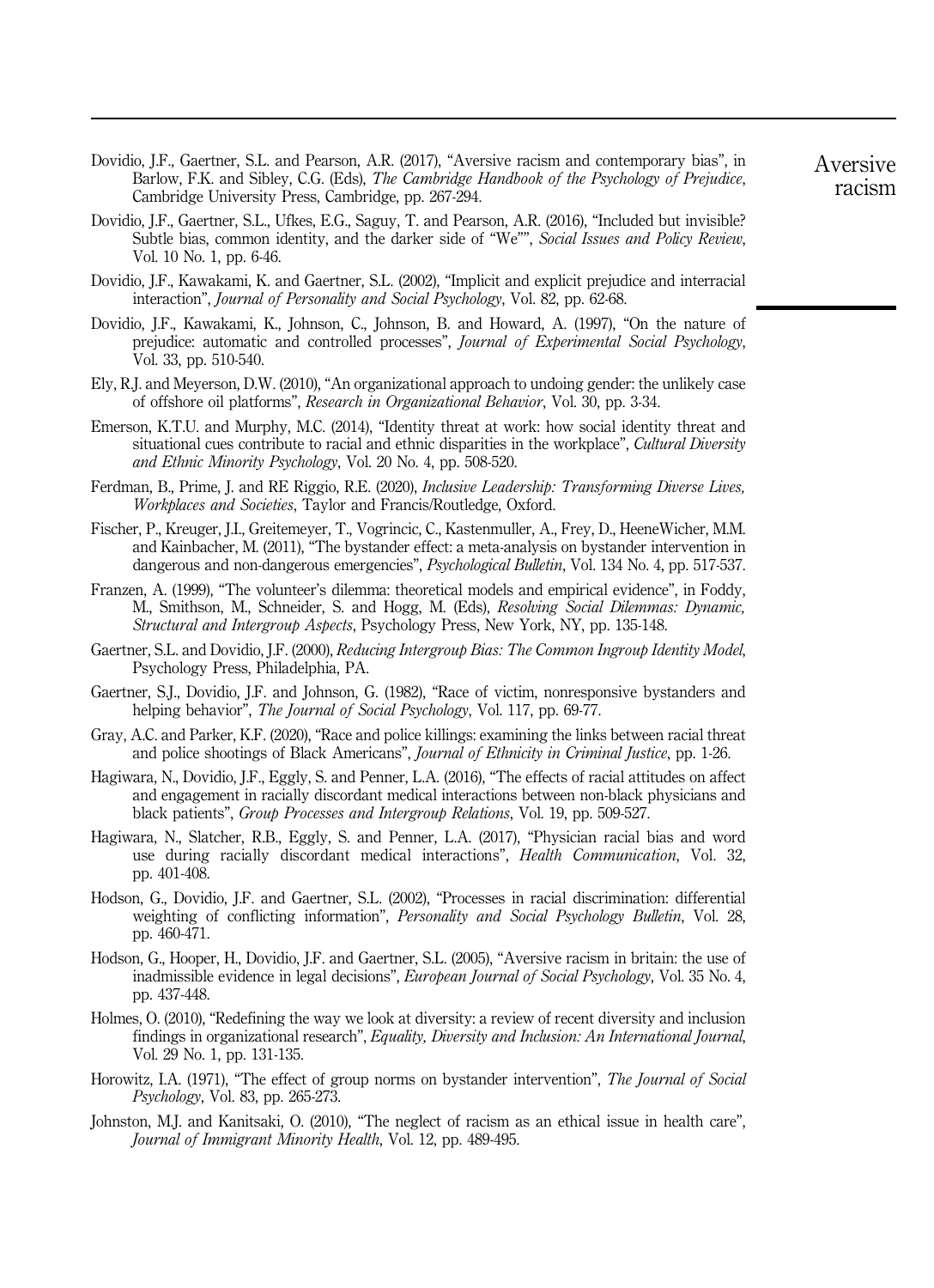- <span id="page-11-0"></span>Jones, K.P., Peddie, C.I., Gilrane, V.L., King, E.P. and Gray, A.L. (2016), "Not so subtle: a meta-analytic investigation of the correlates of subtle and overt discrimination", *Journal of Management*, Vol. 42, pp. 1588-1613.
- Kalev, A., Dobbin, F. and Kelly, E. (2006), "Best practices or best guesses? Assessing the efficacy of corporate affirmative action and diversity policies", American Sociological Review, Vol. 71, pp. 589-617.
- Kettrey, H.H. and Marx, R.A. (2020), "Effects of bystander sexual assault prevention programs on promotion intervention skills and combatting the bystander effect: a systemic review and metaanalysis", Journal of Experimental Criminology, pp. 1-25.
- Kira, I.A. (2010), "Etiology and treatment of post-cumulative traumatic stress disorders in different cultures", Traumatology, Vol. 16 No. 4, pp. 128-141.
- Konrad, A.M. (2018), "Denial of racism and the Trump presidency", *Equality, Diversity and Inclusion*, Vol. 37 No. 1, pp. 14-30.
- Kruegar, J.I. and Massey, A.L. (2009), "A rational reconstruction of misbehavior", Social Cognition, Vol. 27, pp. 786-812.
- Latane, B. and Darley, J.M. (1970), *The Unresponsive Bystander: Why Doesn't He Help?*, Appleton-Century-Croft, New York, NY.
- Latane, B. and Nida, S. (1981), "Ten years of research on group size and helping", *Psychological* Bulleting, Vol. 89, pp. 308-324.
- Legault, L., Gutsell, J.N. and Inzlicht, M. (2011), "Ironic effects of antiprejudice messages: how motivational interventions can reduce (but also increase) prejudice", Psychological Science, Vol. 22, pp. 1472-1477.
- Leopold, J. and Bell, M.P. (2017), "News median and the racialization of protest: an analysis of black lives matter articles", *Equality, Diversity and Inclusions: An International Journal*, Vol. 36 No. 8, pp. 720-735.
- McCluney, C.L., Bryant, C.M., King, D.D. and Ali, A.A. (2017), "Calling in black: a dynamic model of racially traumatic events, resourcing and safety", Equality, Diversity and Inclusions: An International Journal, Vol. 36 No. 8, pp. 767-786.
- Murrell, A.J., Dietz-Uhler, B.L., Dovidio, J.F., Gaertner, S.L. and Drout, C. (1994), "Aversive racism and resistance to Affirmative Action: perceptions of justice are not necessarily colorblind", Basic and Applied Social Psychology, Vol. 15 Nos 1-2, pp. 71-86.
- Murrell, A.J., Jones, R. and Petrie, J. (2020), "Developing inclusive ethical leaders: an experiential service-learning approach to leadership development among millennials", in Ferdman, B., Prime, J. and Riggio, R.E. (Eds), Inclusive Leadership: Transforming Diverse Lives, Workplaces and Societies, Taylor and Francis/Routledge, Oxford.
- Nail, P.R., Harton, H.C. and Decker, B.P. (2003), "Political orientation and modern versus aversive racism: tests of Dovidio and Gaertner's (1998) integrated model", Journal of Personality and Social Psychology, Vol. 84, pp. 754-770.
- Nair, N., Good, D.C. and Murrell, A.J. (2019), "Microaggression experiences of different marginalized identities", Equality, Diversity and Inclusion: An International Journal, Vol. 38 No. 8, pp. 870-883.
- Nelson, J.K. and Dunn, K.M. (2011), "Bystander anti-racism: a review of literature", Analyses of Social Issues and Public Policy, Vol. 11 No. 1, pp. 263-284.
- Noon, M. (2018), "Pointless diversity training: unconscious bias, new racism and agency", Work, Employment and Society, Vol. 32 No. 1, pp. 198-209.
- Norton, M.I. and Sommers, S.R. (2011), "Whites see racism as a zero-sum game that they are now losing", Perspectives on Psychological Science, Vol. 6, pp. 215-218.
- Oberweis, T. and Musheno, M. (1999), "Policing identities: cop decision making and the constitution of citizens", Law and Social Inquiry, Vol. 24 No. 4, pp. 897-923.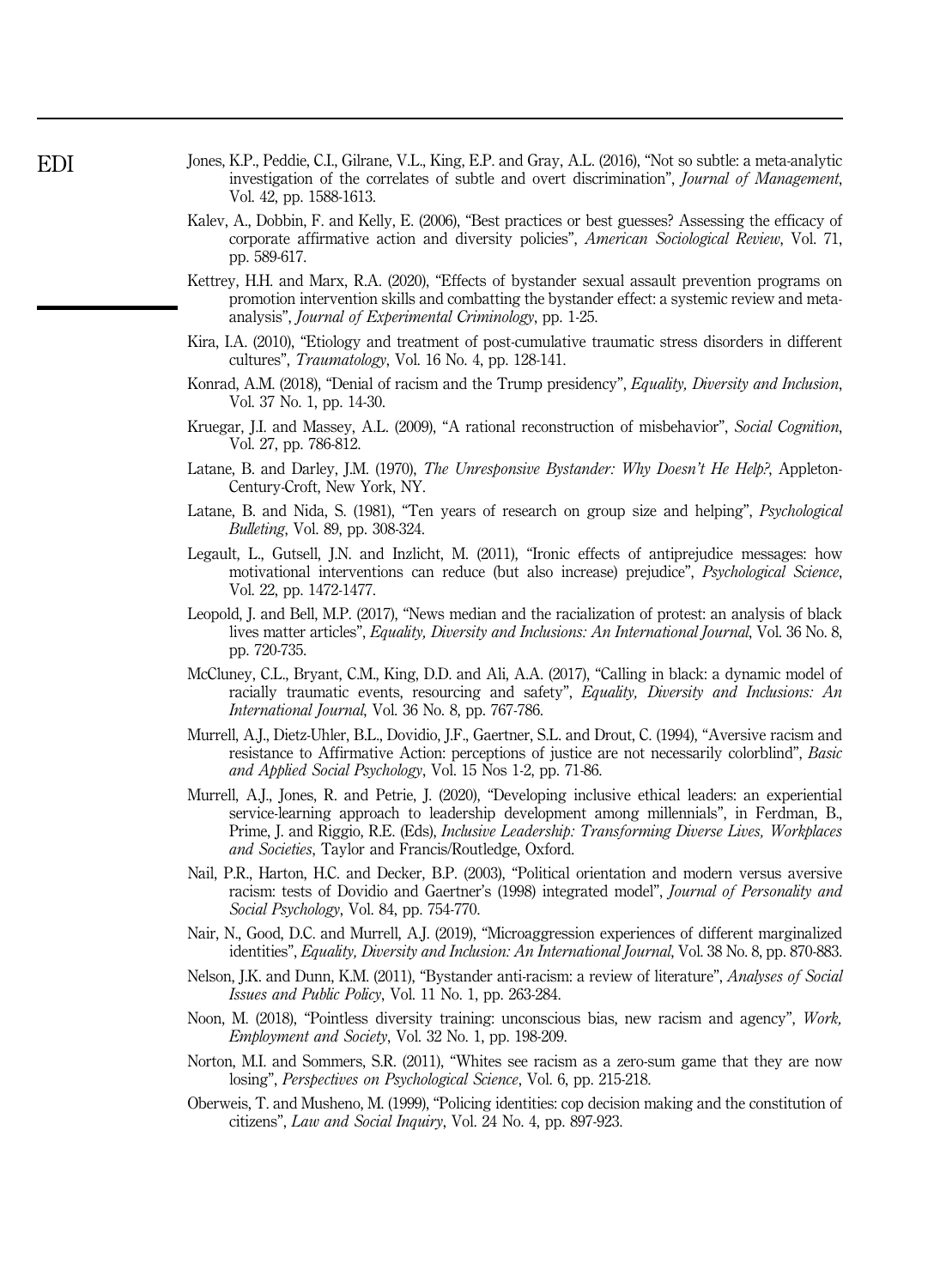- <span id="page-12-0"></span>Opie, T. and Morgan-Roberts, L. (2017), "Do black lives really matter in the workplace? Restorative justice as a means to reclaim humanity", *Equality, Diversity and Inclusion: An International* Journal, Vol. 36 No. 8, pp. 707-719.
- Pantin, H.M. and Carver, C.S. (1982), "Induced competence and the bystander effect", Journal of Applied Social Psychology, Vol. 12, pp. 100-111.
- Pearson, A.R., Dovidio, J.F. and Gaertner, S.L. (2009), "The nature of contemporary prejudice: insights from aversive racism", Social and Personality Psychology Compass, Vol. 3, pp. 314-338.
- Penner, L.A. and Dovidio, J.F. (2016), "Colorblindness and Black-White health disparities", in Neville, H., Gallardo, M. and Sue, D. (Eds), What Does it Mean to Be Color-Blind? Manifestation, Dynamics, and Impact, American Psychological Association, Washington, DC, pp. 275-293.
- Penner, L.A., Blair, I.V., Albrecht, T.L. and Dovidio, J.F. (2014), "Reducing racial health care disparities: a social psychological analysis", Policy Insights from the Behavioral and Brain Sciences, Vol. 1, pp. 204-212.
- Penner, L.A., Phelan, S.M., Earnshaw, V., Albrecht, T.L. and Dovidio, J.F. (2017), "Patient stigma, medical interactions, and healthcare disparities: a selective review", in Major, B., Dovidio, J.F. and Link, B.G. (Eds), The Oxford Handbook of Stigma and Health, Oxford University Press, New York, NY.
- Rivera, M.A. and Ward, J.D. (2017), "Toward an analytical framework for the study of race and police violence", Public Administration Review, Vol. 77 No. 2, pp. 242-250.
- Rodenborg, N.A. and Boisen, L.A. (2013), "Aversive racism and intergroup contact theories: cultural competence in a segregated world", Journal of Social Work Education, Vol. 49, pp. 564-579.
- Scully, M. and Rowe, M. (2009), "Bystander training within organizations", Journal of the International Ombudsman Association, Vol. 2, pp. 1-9.
- Senn, C.Y. and Forrest, A. (2016), ""And then one night when I went to class....": the impact of sexual assault bystander intervention workshops incorporated in academic courses", Psychology of Violence, Vol. 6 No. 4, pp. 607-618.
- Sewell, A.A., Jefferson, K.A. and Lee, H. (2016), "Living under surveillance: gender, psychological distress, and stop-question-and-frisk policing in New York City", Social Science and Medicine, Vol. 159, pp. 1-13.
- Shotland, R.L. and Heinold, W.D. (1985), "Bystander response to arterial bleeding: helping skills, the decision-making process, and differentiation the helping response", *Journal of Personality and* Social Psychology, Vol. 49, pp. 347-356.
- Smith, R.E., Smythe, L. and Lien, D. (1972), "Inhibition of helping behavior by a small or dissimilar nonreactive fellow bystander", Journal of Personality and Social Psychology, Vol. 23, pp. 414-419.
- Son Hing, L.S., Li, W. and Zanna, M.P. (2002), "Inducing hypocrite to reduce prejudicial responses among aversive racists", Journal of Experiential Social Psychology, Vol. 38 No. 1, pp. 71-78.
- Sue, D.W. (2010), Microaggressions in Everyday Life: Race, Gender, and Sexual Orientation, Wiley, New York, NY.
- Sue, D.W., Alsaidi, S., Awad, M.N., Glaeser, E., Zalle, C.Z. and Mendez, N. (2019), "Disarming racial microaggressions: microintervention strategies for targets, white allies and bystanders", American Psychologist, Vol. 74 No. 1, pp. 128-142.
- Toosi, N.R., Babbitt, L.G., Ambady, N. and Sommers, S.R. (2011), "Dyadic interracial interactions: a meta-analysis", Psychological Bulletin, Vol. 138, pp. 1-27.
- Trochmann, M.B. and Gover, A. (2016), "Measuring the impact of police representativeness on communities", Policing: An International Journal of Police Strategies and Management, Vol. 39 No. 4, pp. 773-790.
- Vasquez, K., Oswald, D.L. and Hanner, A. (2019), "Being dishonest about our prejudices: moral dissonance and self-justification", Ethics and Behavior, Vol. 29 No. 5, pp. 382-404.